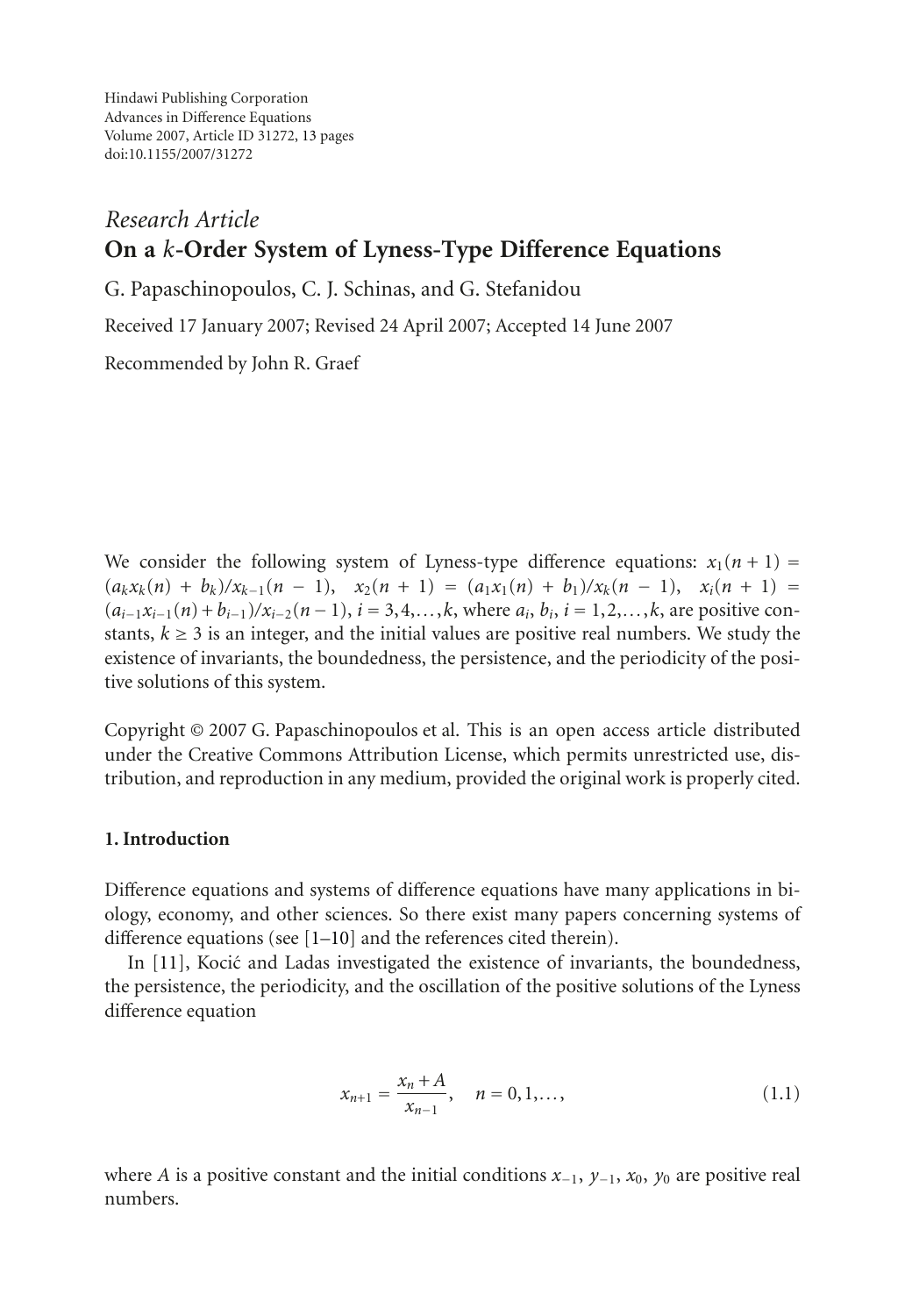In [\[6](#page-12-2)[–8\]](#page-12-3), the authors studied the behavior of the positive solutions of the system of two Lyness difference equations

$$
x_{n+1} = \frac{by_n + c}{x_{n-1}}, \quad y_{n+1} = \frac{dx_n + e}{y_{n-1}}, \quad n = 0, 1, \dots,
$$
 (1.2)

where *b*, *c*, *d*, *e* are positive constants and the initial conditions *x*−1, *y*−1, *x*0, *y*<sup>0</sup> are positive numbers.

Now in this paper, we consider the system of difference equations:

<span id="page-1-0"></span>
$$
x_1(n+1) = \frac{a_k x_k(n) + b_k}{x_{k-1}(n-1)},
$$
  
\n
$$
x_2(n+1) = \frac{a_1 x_1(n) + b_1}{x_k(n-1)},
$$
  
\n
$$
x_i(n+1) = \frac{a_{i-1} x_{i-1}(n) + b_{i-1}}{x_{i-2}(n-1)}, \quad i = 3, 4, ..., k,
$$
\n(1.3)

where  $a_i$ ,  $b_i$ ,  $i = 1, 2, \ldots, k$ , are positive constant numbers,  $k \geq 3$  is an integer, and the initial values  $x_i(-1)$ ,  $x_i(0)$ ,  $i = 1, 2, \ldots, k$ , are positive real numbers. For simplicity, system [\(1.3\)](#page-1-0) can be written as follows:

<span id="page-1-2"></span><span id="page-1-1"></span>
$$
x_i(n+1) = \frac{a_{i-1}x_{i-1}(n) + b_{i-1}}{x_{i-2}(n-1)}, \quad i = 1, 2, \dots, k,
$$
 (1.4)

where

$$
a_0 = a_k, \qquad b_0 = b_k, \qquad x_j(n) = x_{k+j}(n), \quad j = -1, 0, n = -1, 0, \ldots \tag{1.5}
$$

We study the existence of invariants, the boundedness, the persistence, and the periodicity of the positive solutions of the system [\(1.3\)](#page-1-0).

#### **2. Boundedness and persistence**

In this section, we study the boundedness and the persistence of the positive solutions of [\(1.3\)](#page-1-0). For this goal, we show the following proposition in which we find conditions so that system [\(1.3\)](#page-1-0) has an invariant.

PROPOSITION 2.1. Let  $k \geq 3$  and

<span id="page-1-4"></span><span id="page-1-3"></span>
$$
\lambda_{k+i} = \lambda_i, \quad i \in \{-2, -1, 0, 1, 2, 3, 4\}, \n a_{k+i} = a_i, \quad i \in \{-3, -2, -1, 0, 1\}, \n b_{k+i} = b_i, \quad i \in \{-2, -1, 0\}.
$$
\n(2.1)

*Assume that the system of* 2*k equations, with k unknowns*  $\lambda_1, \lambda_2, \ldots, \lambda_k$  *of the form* 

$$
\lambda_{i+2}b_{i-1} + \lambda_{i+3}a_i a_{i-1} = \lambda_{i-2}b_{i-3} + \lambda_{i-3}a_{i-4}a_{i-3}, \quad i \in \{1, 2, ..., k\},
$$
  

$$
\lambda_{i+4}a_{i+1}b_i = \lambda_{i-1}a_{i-2}b_{i-1}, \quad i \in \{1, 2, ..., k\},
$$
 (2.2)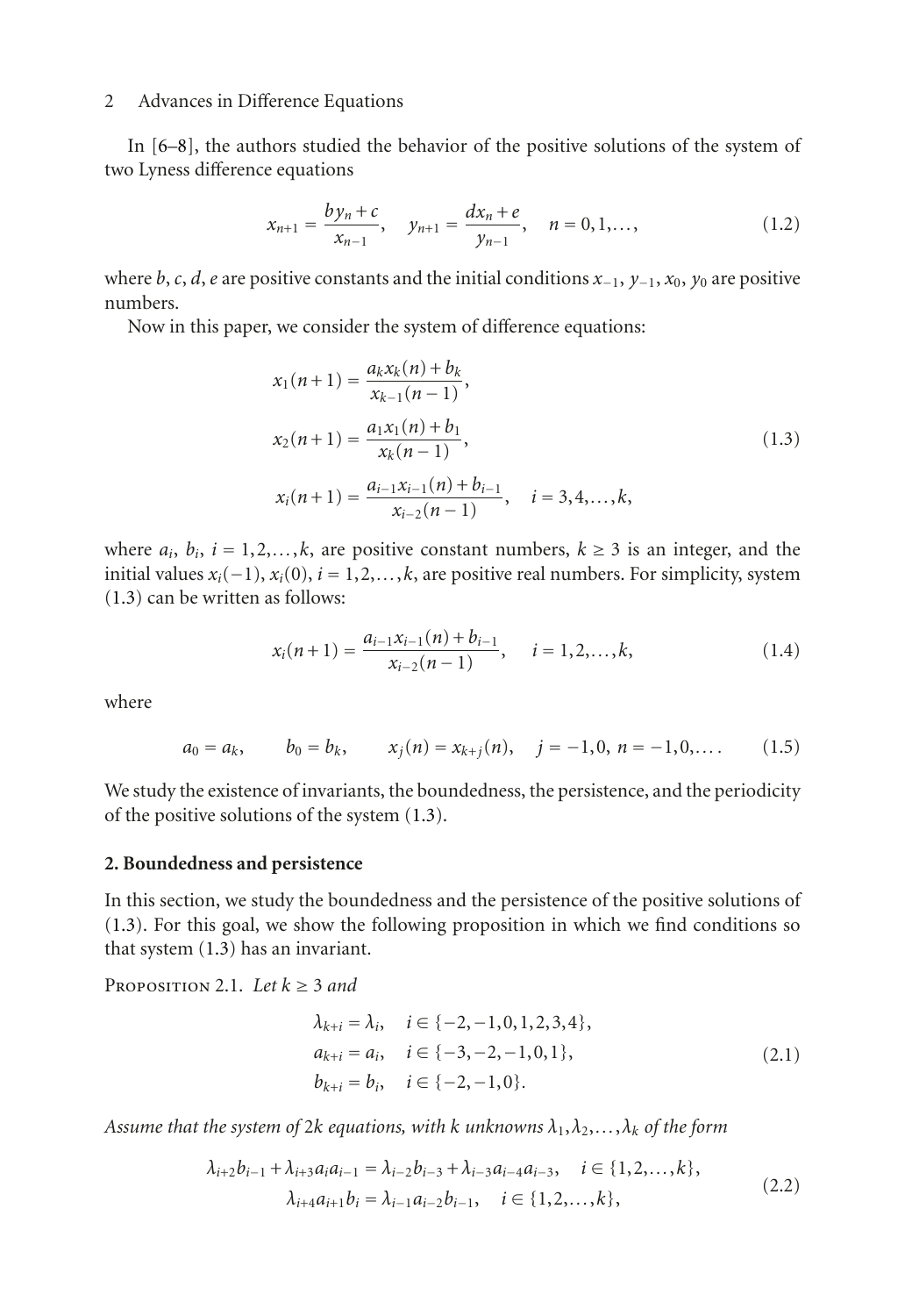# <span id="page-2-0"></span>G. Papaschinopoulos et al. 3

*has a nontrivial solution*  $\lambda_1, \lambda_2, \ldots, \lambda_k$ *. Then system* [\(1.3\)](#page-1-0) *has an invariant of the form* 

$$
I_{n} = \sum_{i=1}^{k} \lambda_{i+2} x_{i}(n) + \sum_{i=1}^{k} \lambda_{i+2} x_{i}(n-1)
$$
  
+ 
$$
\sum_{i=1}^{k} (\lambda_{i} b_{i-1} + \lambda_{i-1} a_{i-1} a_{i-2}) \frac{1}{x_{i}(n)} + \sum_{i=1}^{k} (\lambda_{i} b_{i-1} + \lambda_{i-1} a_{i-1} a_{i-2}) \frac{1}{x_{i}(n-1)}
$$
  
+ 
$$
\sum_{i=1}^{k} \lambda_{i-1} a_{i-2} b_{i-1} \frac{1}{x_{i}(n) x_{i-1}(n-1)} + \sum_{i=1}^{k} \lambda_{i} a_{i-1} \frac{x_{i-1}(n-1)}{x_{i}(n)}
$$
  
+ 
$$
\sum_{i=1}^{k} \lambda_{i+3} a_{i} \frac{x_{i}(n)}{x_{i-1}(n-1)}.
$$
 (2.3)

*Proof.* From [\(1.5\)](#page-1-1), [\(1.4\)](#page-1-2), [\(2.1\)](#page-1-3), [\(2.2\)](#page-1-4), and [\(2.3\)](#page-2-0), we have

$$
I_{n+1} = \sum_{i=1}^{k} \lambda_{i+2} a_{i-1} \frac{x_{i-1}(n)}{x_{i-2}(n-1)} + \sum_{i=1}^{k} \lambda_{i+2} b_{i-1} \frac{1}{x_{i-2}(n-1)} + \sum_{i=1}^{k} \lambda_{i+2} x_{i}(n)
$$
  
+ 
$$
\sum_{i=1}^{k} \left( \lambda_{i} b_{i-1} + \lambda_{i-1} a_{i-1} a_{i-2} + \lambda_{i-1} a_{i-2} b_{i-1} \frac{1}{x_{i-1}(n)} + \lambda_{i} a_{i-1} x_{i-1}(n) \right)
$$
  

$$
\times \frac{x_{i-2}(n-1)}{a_{i-1} x_{i-1}(n) + b_{i-1}}
$$
  
+ 
$$
\sum_{i=1}^{k} (\lambda_{i} b_{i-1} + \lambda_{i-1} a_{i-1} a_{i-2}) \frac{1}{x_{i}(n)} + \sum_{i=1}^{k} \lambda_{i+3} a_{i} a_{i-1} \frac{1}{x_{i-2}(n-1)}
$$
  
+ 
$$
\sum_{i=1}^{k} \lambda_{i+3} a_{i} b_{i-1} \frac{1}{x_{i-1}(n) x_{i-2}(n-1)}
$$
  
= 
$$
\sum_{i=1}^{k} \lambda_{i+2} x_{i}(n) + \sum_{i=1}^{k} \lambda_{i} x_{i-2}(n-1)
$$
  
+ 
$$
\sum_{i=1}^{k} (\lambda_{i} b_{i-1} + \lambda_{i-1} a_{i-1} a_{i-2}) \frac{1}{x_{i}(n)} + \sum_{i=1}^{k} (\lambda_{i+2} b_{i-1} + \lambda_{i+3} a_{i} a_{i-1}) \frac{1}{x_{i-2}(n-1)}
$$
  
+ 
$$
\sum_{i=1}^{k} \lambda_{i+3} a_{i} b_{i-1} \frac{1}{x_{i-1}(n) x_{i-2}(n-1)} + \sum_{i=1}^{k} \lambda_{i-1} a_{i-2} \frac{x_{i-2}(n-1)}{x_{i-1}(n)}
$$
  
+ 
$$
\sum_{i=1}^{k} \lambda_{i+2} a_{i-1} \frac{x_{i-1}(n)}{x_{i-2}(
$$

This completes the proof of the proposition.  $\hfill \Box$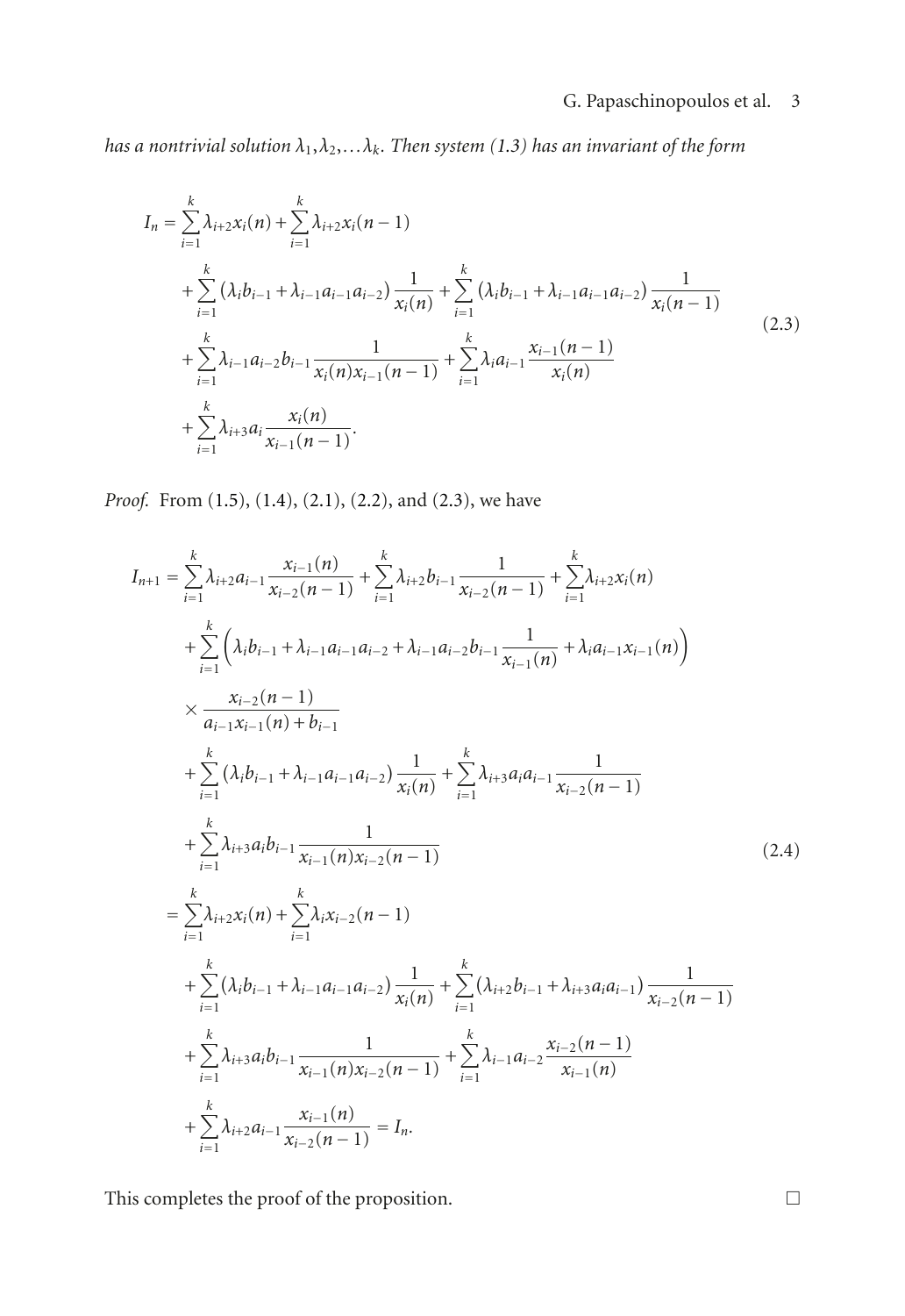COROLLARY 2.2. Let  $k = 3$ . Then system [\(1.3\)](#page-1-0) for  $k = 3$  has the following invariant:

$$
I_n = b_1x_1(n) + b_2x_2(n) + b_3x_3(n) + b_1x_1(n-1) + b_2x_2(n-1)
$$
  
+  $b_3x_3(n-1) + (b_2b_3 + b_1a_2a_3)\frac{1}{x_1(n)} + (b_3b_1 + b_2a_3a_1)\frac{1}{x_2(n)}$   
+  $(b_1b_2 + b_3a_1a_2)\frac{1}{x_3(n)} + (b_2b_3 + b_1a_2a_3)\frac{1}{x_1(n-1)}$   
+  $(b_3b_1 + b_2a_3a_1)\frac{1}{x_2(n-1)} + (b_1b_2 + b_3a_1a_2)\frac{1}{x_3(n-1)}$   
+  $b_1a_2b_3\frac{1}{x_1(n)x_3(n-1)} + b_2a_3b_1\frac{1}{x_2(n)x_1(n-1)}$   
+  $b_3a_1b_2\frac{1}{x_3(n)x_2(n-1)} + b_2a_3\frac{x_3(n-1)}{x_1(n)} + b_3a_1\frac{x_1(n-1)}{x_2(n)}$   
+  $b_1a_2\frac{x_2(n-1)}{x_3(n)} + b_2a_1\frac{x_1(n)}{x_3(n-1)} + b_3a_2\frac{x_2(n)}{x_1(n-1)} + b_1a_3\frac{x_3(n)}{x_2(n-1)}$ . (2.5)

*Proof.* From [\(2.1\)](#page-1-3) and [\(2.2\)](#page-1-4), we get  $\lambda_2 b_2 = \lambda_1 b_3$ ,  $\lambda_3 b_3 = \lambda_2 b_1$ ,  $\lambda_1 b_1 = \lambda_3 b_2$ . We set  $\lambda_1 = b_2$ ,  $\lambda_2 = b_3$ ,  $\lambda_3 = b_1$ . Then from (2.3), the proof follows immediately.  $\lambda_2 = b_3$ ,  $\lambda_3 = b_1$ . Then from [\(2.3\)](#page-2-0), the proof follows immediately.

Corollary 2.3. *Let k* = 4*. Suppose that*

<span id="page-3-0"></span>
$$
b_1 = b_2 = b_3 = b_4 = b. \t\t(2.6)
$$

*Then system [\(1.3\)](#page-1-0) for*  $k = 4$  *has an invariant of the form* 

$$
I_n = a_1x_1(n) + a_2x_2(n) + a_3x_3(n) + a_4x_4(n) + a_1x_1(n-1)
$$
  
+  $a_2x_2(n-1) + a_3x_3(n-1) + a_4x_4(n-1) + (a_3b + a_4a_2a_3)\frac{1}{x_1(n)}$   
+  $(a_4b + a_4a_3a_1)\frac{1}{x_2(n)} + (a_1b + a_4a_1a_2)\frac{1}{x_3(n)}$   
+  $(a_2b + a_3a_1a_2)\frac{1}{x_4(n)} + (a_3b + a_4a_2a_3)\frac{1}{x_1(n-1)} + (a_4b + a_4a_3a_1)\frac{1}{x_2(n-1)}$   
+  $(a_1b + a_4a_1a_2)\frac{1}{x_3(n-1)} + (a_2b + a_3a_1a_2)\frac{1}{x_4(n-1)}$   
+  $a_3a_2b\frac{1}{x_1(n)x_4(n-1)} + a_3a_4b\frac{1}{x_2(n)x_1(n-1)}$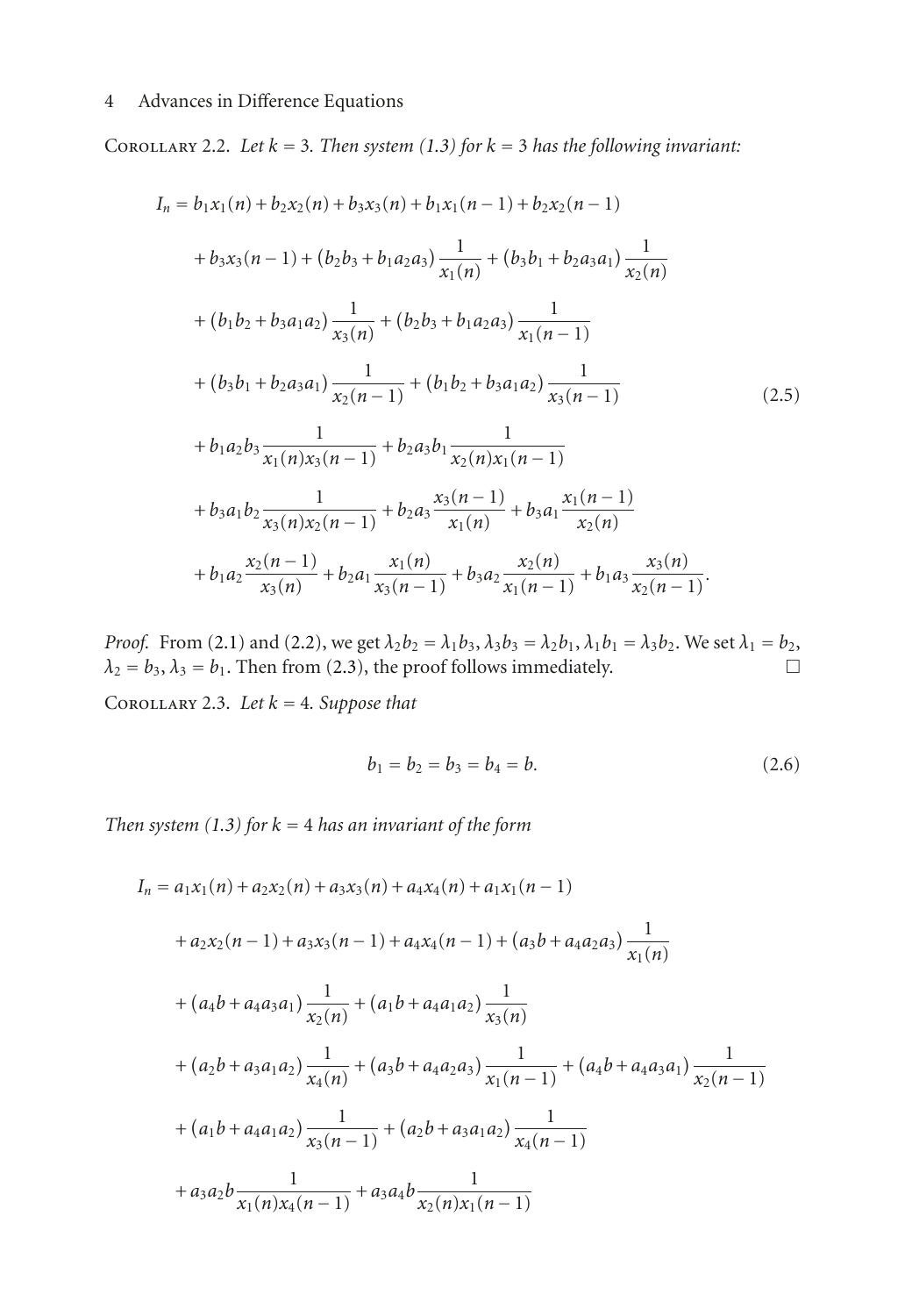## G. Papaschinopoulos et al. 5

$$
+ a_1 a_4 b \frac{1}{x_3(n)x_2(n-1)} + a_1 a_2 b \frac{1}{x_4(n)x_3(n-1)}
$$
  
+ 
$$
a_1 a_4 \frac{x_1(n-1)}{x_2(n)} + a_1 a_2 \frac{x_2(n-1)}{x_3(n)} + a_3 a_2 \frac{x_3(n-1)}{x_4(n)} + a_3 a_4 \frac{x_4(n-1)}{x_1(n)}
$$
  
+ 
$$
a_1 a_4 \frac{x_4(n)}{x_3(n-1)} + a_3 a_4 \frac{x_3(n)}{x_2(n-1)} + a_3 a_2 \frac{x_2(n)}{x_1(n-1)} + a_1 a_2 \frac{x_1(n)}{x_4(n-1)}
$$
  
(2.7)

*Proof.* From [\(2.1\)](#page-1-3), [\(2.2\)](#page-1-4), and [\(2.6\)](#page-3-0), we obtain

<span id="page-4-0"></span>
$$
\lambda_2 b + \lambda_3 a_4 a_3 = \lambda_2 b + \lambda_1 a_4 a_1, \n\lambda_1 b + \lambda_2 a_2 a_3 = \lambda_1 b + \lambda_4 a_4 a_3, \n\lambda_3 b + \lambda_4 a_4 a_1 = \lambda_3 b + \lambda_2 a_2 a_1, \n\lambda_4 b + \lambda_1 a_2 a_1 = \lambda_4 b + \lambda_3 a_2 a_3, \n\lambda_1 a_4 b = \lambda_2 a_3 b, \n\lambda_2 a_1 b = \lambda_3 a_4 b, \n\lambda_3 a_2 b = \lambda_4 a_1 b, \n\lambda_4 a_3 b = \lambda_1 a_2 b.
$$
\n(2.8)

We set in [\(2.8\)](#page-4-0)  $\lambda_1 = a_3$ ,  $\lambda_2 = a_4$ ,  $\lambda_3 = a_1$ ,  $\lambda_4 = a_2$ . Then from [\(2.3\)](#page-2-0), the proof follows immediately.  $\Box$ 

COROLLARY 2.4. *Consider system [\(1.3\)](#page-1-0), where*  $k = 5$ *. Suppose that* 

<span id="page-4-1"></span>
$$
a_4a_5 = b_2,a_3a_2 = b_5,a_5a_1 = b_3,a_4a_3 = b_1,a_1a_2 = b_4.
$$
 (2.9)

*Then system [\(1.3\)](#page-1-0), with*  $k = 5$ *, has an invariant of the form* 

$$
I_n = \lambda_3 x_1(n) + \lambda_4 x_2(n) + \lambda_5 x_3(n) + \lambda_1 x_4(n) + \lambda_2 x_5(n)
$$
  
+  $\lambda_3 x_1(n-1) + \lambda_4 x_2(n-1) + \lambda_5 x_3(n-1)$   
+  $\lambda_1 x_4(n-1) + \lambda_2 x_5(n-1)$   
+  $(\lambda_1 a_2 a_3 + \lambda_5 a_4 a_5) \frac{1}{x_1(n)} + (\lambda_2 a_3 a_4 + \lambda_1 a_5 a_1) \frac{1}{x_2(n)}$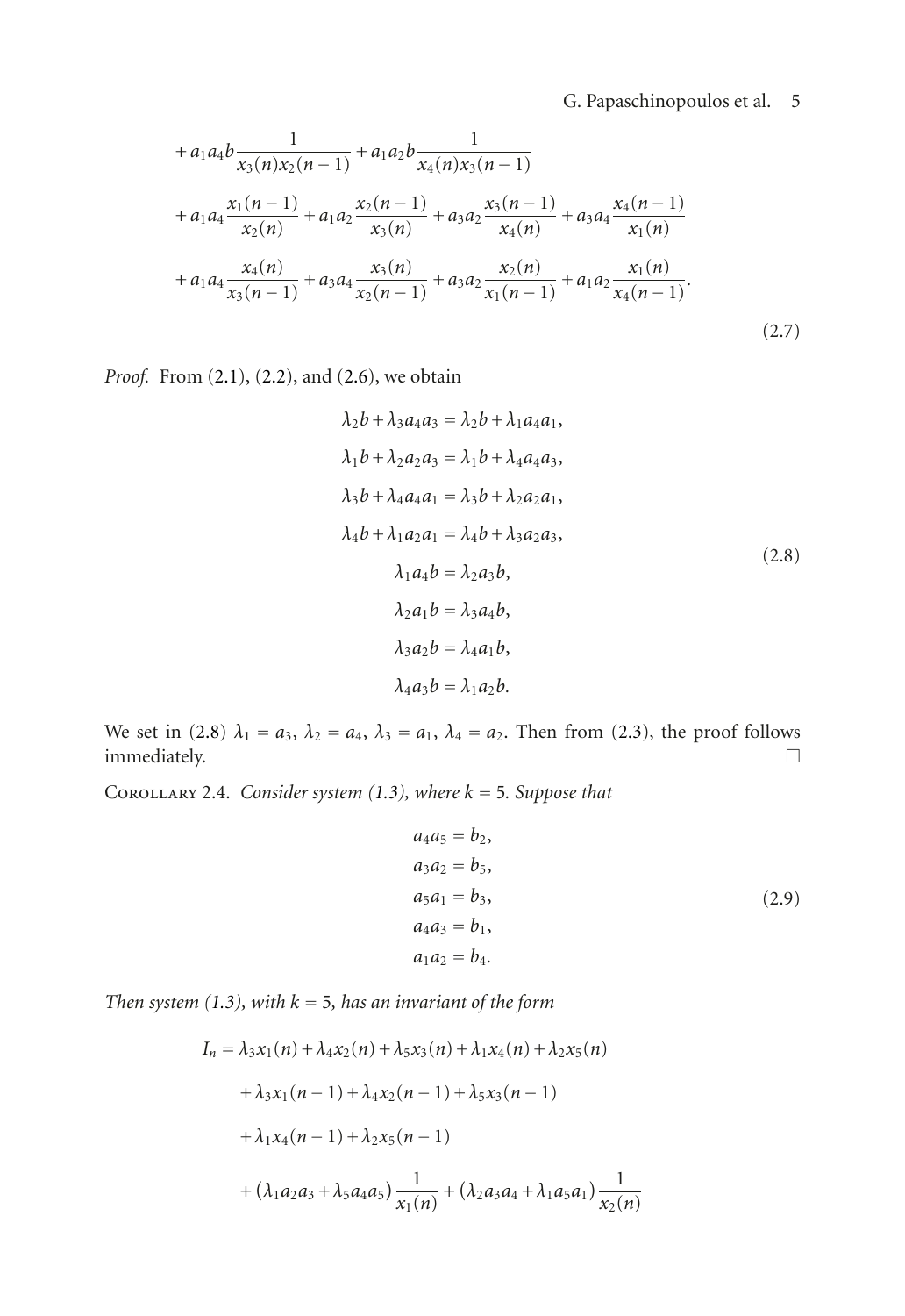+ 
$$
(\lambda_3 a_4 a_5 + \lambda_2 a_1 a_2) \frac{1}{x_3(n)} + (\lambda_4 a_1 a_5 + \lambda_3 a_2 a_3) \frac{1}{x_4(n)}
$$
  
+  $(\lambda_5 a_1 a_2 + \lambda_4 a_3 a_4) \frac{1}{x_5(n)} + (\lambda_1 a_2 a_3 + \lambda_5 a_4 a_5) \frac{1}{x_1(n-1)}$   
+  $(\lambda_2 a_3 a_4 + \lambda_1 a_5 a_1) \frac{1}{x_2(n-1)} + (\lambda_3 a_4 a_5 + \lambda_2 a_1 a_2) \frac{1}{x_3(n-1)}$   
+  $(\lambda_4 a_1 a_5 + \lambda_3 a_2 a_3) \frac{1}{x_4(n-1)} + (\lambda_5 a_1 a_2 + \lambda_4 a_3 a_4) \frac{1}{x_5(n-1)}$   
+  $\lambda_5 a_4 a_3 a_2 \frac{1}{x_1(n)x_5(n-1)} + \lambda_1 a_5 a_4 a_3 \frac{1}{x_2(n)x_1(n-1)}$   
+  $\lambda_2 a_1 a_4 a_5 \frac{1}{x_3(n)x_2(n-1)} + \lambda_3 a_2 a_5 a_1 \frac{1}{x_4(n)x_3(n-1)}$   
+  $\lambda_4 a_3 a_1 a_2 \frac{1}{x_5(n)x_4(n-1)}$   
+  $\lambda_1 a_5 \frac{x_5(n-1)}{x_1(n)} + \lambda_2 a_1 \frac{x_1(n-1)}{x_2(n)} + \lambda_3 a_2 \frac{x_2(n-1)}{x_3(n)}$   
+  $\lambda_4 a_3 \frac{x_3(n-1)}{x_4(n)} + \lambda_5 a_4 \frac{x_4(n-1)}{x_5(n)}$   
+  $\lambda_4 a_1 \frac{x_1(n)}{x_5(n-1)} + \lambda_5 a_2 \frac{x_2(n)}{x_1(n-1)} + \lambda_1 a_3 \frac{x_3(n)}{x_2(n-1)}$   
+  $\lambda_2 a_4 \frac{x_4(n)}{x_3(n-1)} + \lambda_3 a_5 \frac{x_5(n)}{x_4(n-1)}$ , (2.10)

*where*  $\lambda_i$ ,  $i = 1, 2, 3, 4, 5$ , are real numbers.

*Proof.* Using [\(2.1\)](#page-1-3), [\(2.2\)](#page-1-4), and [\(2.9\)](#page-4-1), we get

$$
\lambda_1 a_1 a_5 + \lambda_2 a_4 a_3 = \lambda_2 a_3 a_4 + \lambda_1 a_5 a_1,
$$
  
\n
$$
\lambda_2 a_2 a_1 + \lambda_3 a_4 a_5 = \lambda_3 a_4 a_5 + \lambda_2 a_1 a_2,
$$
  
\n
$$
\lambda_5 a_4 a_5 + \lambda_1 a_3 a_2 = \lambda_1 a_2 a_3 + \lambda_5 a_4 a_5,
$$
  
\n
$$
\lambda_3 a_3 a_2 + \lambda_4 a_1 a_5 = \lambda_4 a_1 a_5 + \lambda_3 a_2 a_3,
$$
  
\n
$$
\lambda_4 a_4 a_3 + \lambda_5 a_2 a_1 = \lambda_5 a_1 a_2 + \lambda_4 a_3 a_4,
$$
  
\n
$$
\lambda_1 a_3 a_4 a_5 = \lambda_1 a_3 a_4 a_5,
$$
  
\n
$$
\lambda_2 a_4 a_5 a_1 = \lambda_2 a_4 a_5 a_1,
$$
  
\n
$$
\lambda_3 a_5 a_1 a_2 = \lambda_3 a_5 a_1 a_2,
$$
  
\n
$$
\lambda_4 a_1 a_2 a_3 = \lambda_4 a_1 a_2 a_3,
$$
  
\n
$$
\lambda_5 a_2 a_3 a_4 = \lambda_5 a_2 a_3 a_4,
$$
  
\n(2.11)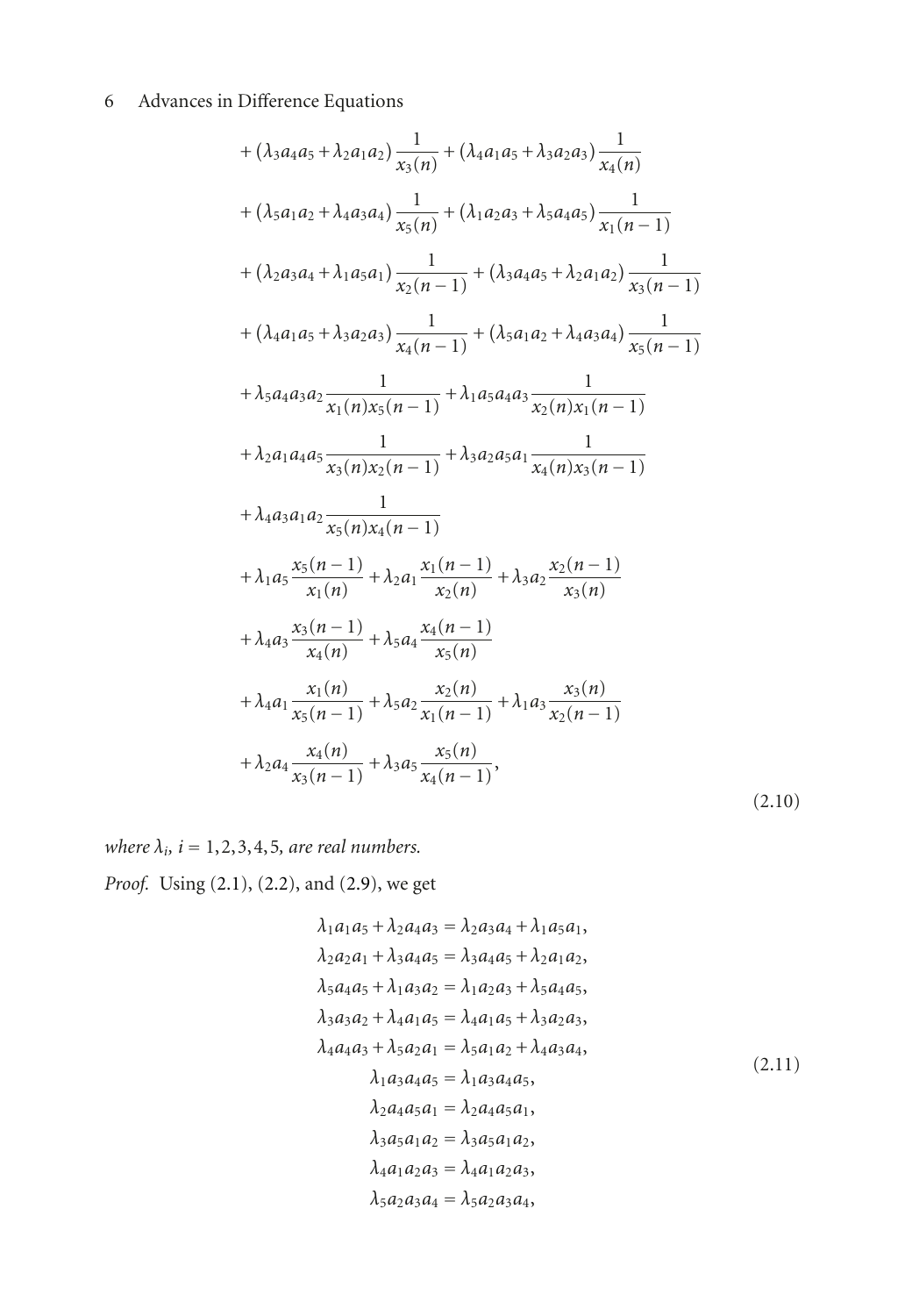which are satisfied for any real numbers  $\lambda_i$ ,  $i = 1, 2, 3, 4, 5$ . Then from [\(2.3\)](#page-2-0), the corollary is proved. is proved.  $\Box$ 

#### **3. Periodicity**

We study the periodicity of the positive solutions of  $(1.3)$  by investigating three cases:  $k = 3, k = 4$ , and  $k \in \{5, 6, \ldots\}$ . For the first case, we show the following proposition.

PROPOSITION 3.1. *Consider system [\(1.3\)](#page-1-0) for*  $k = 3$ *. If* 

$$
a_1 = a_2 = a_3 = a,b_1 = b_2 = b_3 = b,a2 = b,
$$
 (3.1)

*then every positive solution of system [\(1.3\)](#page-1-0) is periodic of period 15.*

*Proof.* We have

$$
x_1(n+5) = \frac{ax_3(n+4) + a^2}{x_2(n+3)} = \frac{a((ax_2(n+3) + a^2)/x_1(n+2)) + a^2}{x_2(n+3)}
$$
  
\n
$$
= \frac{a^2x_2(n+3) + a^3 + a^2x_1(n+2)}{x_1(n+2)x_2(n+3)}
$$
  
\n
$$
= \frac{a^2((ax_1(n+2) + a^2)/x_3(n+1)) + a^3 + a^2x_1(n+2)}{x_1(n+2)((ax_1(n+2) + a^2)/x_3(n+1))}
$$
  
\n
$$
= \frac{a^3x_1(n+2) + a^4 + a^3x_3(n+1) + a^2x_1(n+2)x_3(n+1)}{x_1(n+2)[ax_1(n+2) + a^2]}
$$
  
\n
$$
= \frac{[ax_1(n+2) + a^2][ax_3(n+1) + a^2]}{x_1(n+2)[ax_1(n+2) + a^2]}
$$
  
\n
$$
= \frac{ax_3(n+1) + a^2}{x_1(n+2)} = x_2(n).
$$
 (3.2)

Working in a similar way, we can prove that

$$
x_2(n+5) = x_3(n),
$$
  
\n
$$
x_3(n+5) = x_1(n).
$$
\n(3.3)

Thus,

$$
x_1(n+15) = x_2(n+10) = x_3(n+5) = x_1(n). \tag{3.4}
$$

Similarly,

$$
x_2(n+15) = x_2(n),
$$
  
\n
$$
x_3(n+15) = x_3(n),
$$
\n(3.5)

and the proof of the proposition is complete.  $\Box$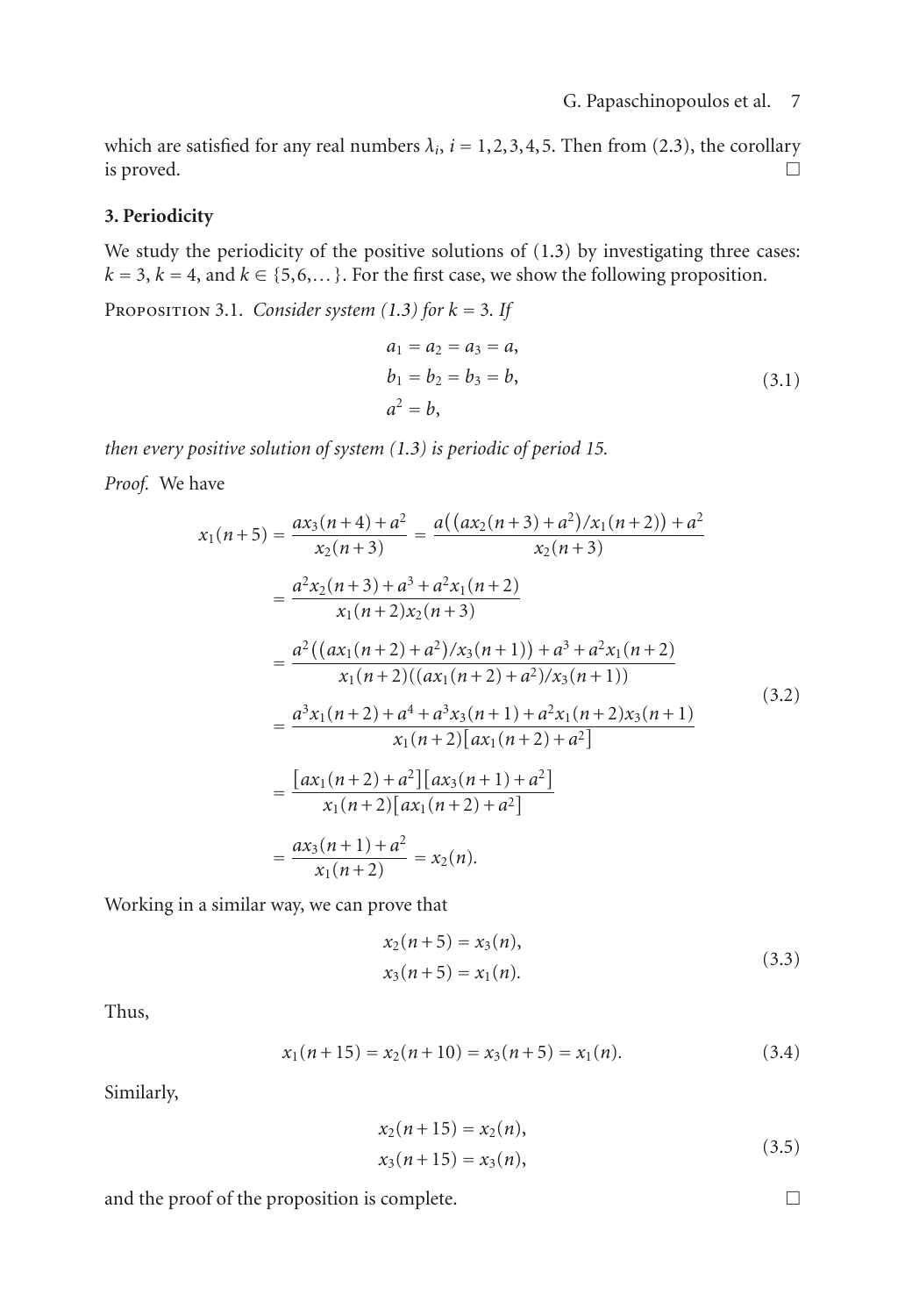In the sequel, we prove the following proposition which concerns the case  $k = 4$ . PROPOSITION 3.2. *Consider system [\(1.3\)](#page-1-0) for*  $k = 4$ *. If* 

$$
a_1 = a_2 = a_3 = a_4 = a,
$$
  
\n
$$
b_1 = b_2 = b_3 = b_4 = b,
$$
  
\n
$$
a^2 = b,
$$
\n(3.6)

*then every positive solution of system [\(1.3\)](#page-1-0) is periodic of period 20.*

*Proof.* We have

$$
x_1(n+5) = \frac{ax_4(n+4) + a^2}{x_3(n+3)} = \frac{a((ax_3(n+3) + a^2)/x_2(n+2)) + a^2}{x_3(n+3)}
$$
  
\n
$$
= \frac{a^2x_3(n+3) + a^3 + a^2x_2(n+2)}{x_2(n+2)x_3(n+3)}
$$
  
\n
$$
= \frac{a^2((ax_2(n+2) + a^2)/x_1(n+1)) + a^3 + a^2x_2(n+2))}{x_2(n+2)((ax_2(n+2) + a^2)/x_1(n+1))}
$$
  
\n
$$
= \frac{a^3x_2(n+2) + a^4 + a^3x_1(n+1) + a^2x_1(n+1)x_2(n+2)}{x_2(n+2)[ax_2(n+2) + a^2]}
$$
  
\n
$$
= \frac{[ax_2(n+2) + a^2][ax_1(n+1) + a^2]}{x_2(n+2)[ax_2(n+2) + a^2]}
$$
  
\n
$$
= \frac{ax_1(n+1) + a^2}{x_2(n+2)} = x_4(n).
$$
 (3.7)

Arguing as above, we can show that

$$
x_2(n+5) = x_1(n),
$$
  
\n
$$
x_3(n+5) = x_2(n),
$$
  
\n
$$
x_4(n+5) = x_3(n).
$$
\n(3.8)

So,

$$
x_1(n+20) = x_4(n+15) = x_3(n+10) = x_2(n+5) = x_1(n). \tag{3.9}
$$

Similarly,

$$
x_2(n+20) = x_2(n),
$$
  
\n
$$
x_3(n+20) = x_3(n),
$$
  
\n
$$
x_4(n+20) = x_4(n),
$$
  
\n(3.10)

and the proof of the proposition is complete.  $\Box$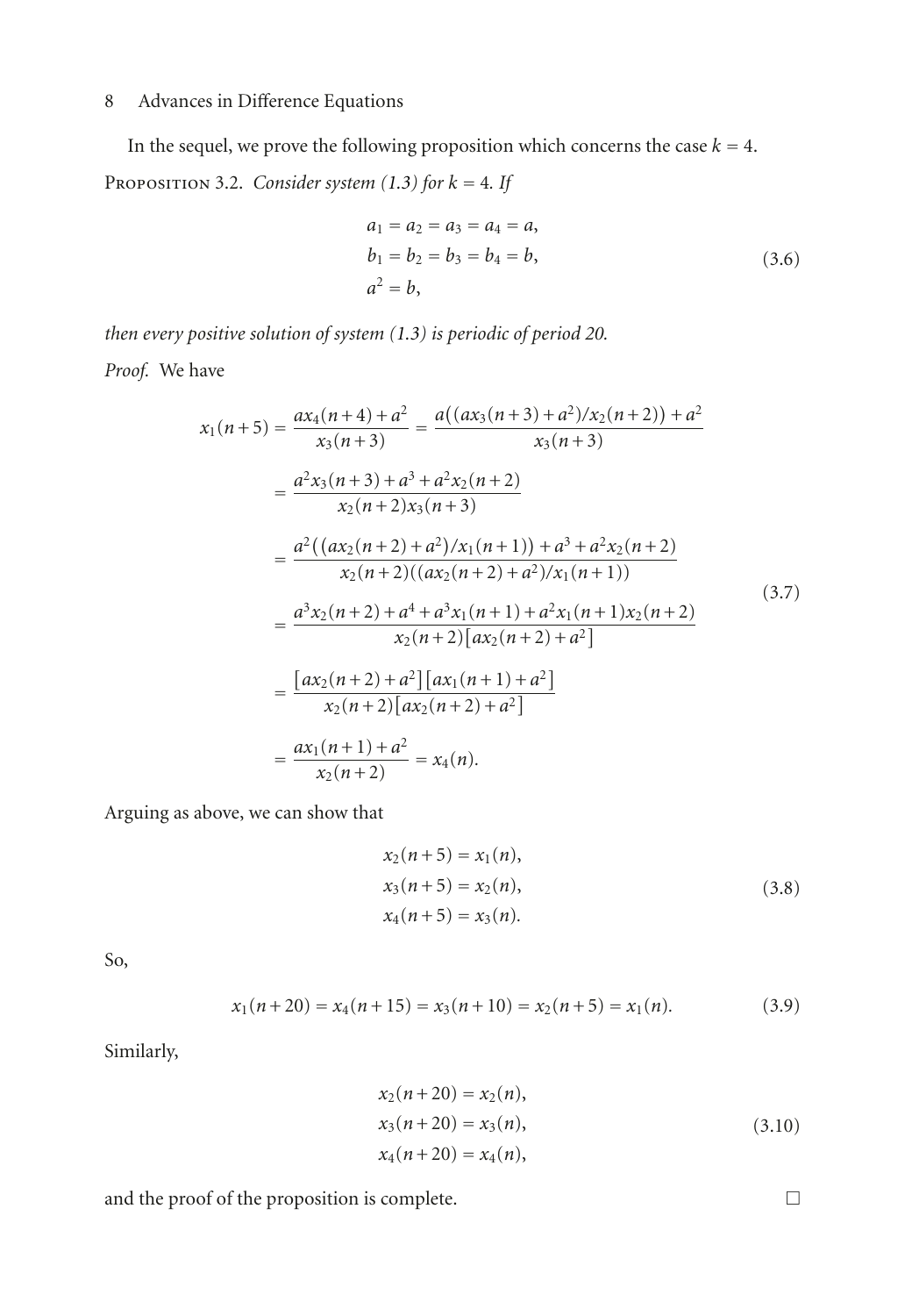Finally, we study the case  $k \in \{5, 6, \ldots\}$ . To this end, we have at first to prove the following lemma.

Lemma 3.3. *Let k* ≥ 5*. If*

$$
a_1 = a_2 = \cdots = a_k = a
$$
,  $b_1 = b_2 = \cdots = b_k = b$ ,  $a^2 = b$  (3.11)

*then*

<span id="page-8-1"></span><span id="page-8-0"></span>
$$
x_i(n+5) = x_{k-5+i}(n), \quad i \in \{1, 2, ..., 5\},
$$
  
\n
$$
x_i(n+5) = x_{i-5}(n), \quad i \in \{6, 7, ..., k\}.
$$
\n(3.12)

*Proof.* From [\(1.3\)](#page-1-0), we have

$$
x_{1}(n+5) = \frac{ax_{k}(n+4)+a^{2}}{x_{k-1}(n+3)} = \frac{a((ax_{k-1}(n+3)+a^{2})/x_{k-2}(n+2))+a^{2}}{x_{k-1}(n+3)}
$$
  
\n
$$
= \frac{a^{2}x_{k-1}(n+3)+a^{3}+a^{2}x_{k-2}(n+2)}{x_{k-2}(n+2)x_{k-1}(n+3)}
$$
  
\n
$$
= \frac{a^{2}((ax_{k-2}(n+2)+a^{2})/x_{k-3}(n+1))+a^{3}+a^{2}x_{k-2}(n+2)}{x_{k-2}(n+2)((ax_{k-2}(n+2)+a^{2})/x_{k-3}(n+1))}
$$
(3.13)  
\n
$$
= \frac{a^{3}x_{k-2}(n+2)+a^{4}+a^{3}x_{k-3}(n+1)+a^{2}x_{k-2}(n+2)x_{k-3}(n+1)}{x_{k-2}(n+2)(ax_{k-2}(n+2)+a^{2})}
$$
  
\n
$$
= \frac{(ax_{k-2}(n+2)+a^{2})(ax_{k-3}(n+1)+a^{2})}{x_{k-2}(n+2)(ax_{k-2}(n+2)+a^{2})}.
$$

Then since, from [\(1.3\)](#page-1-0),

$$
x_{k-4}(n) = \frac{ax_{k-3}(n+1) + a^2}{x_{k-2}(n+2)},
$$
\n(3.14)

it follows that

$$
x_1(n+5) = x_{k-4}(n). \tag{3.15}
$$

Similarly, we can prove that

$$
x_i(n+5) = x_{k-5+i}(n), \quad i \in \{2, 3, \dots, 5\}.
$$
 (3.16)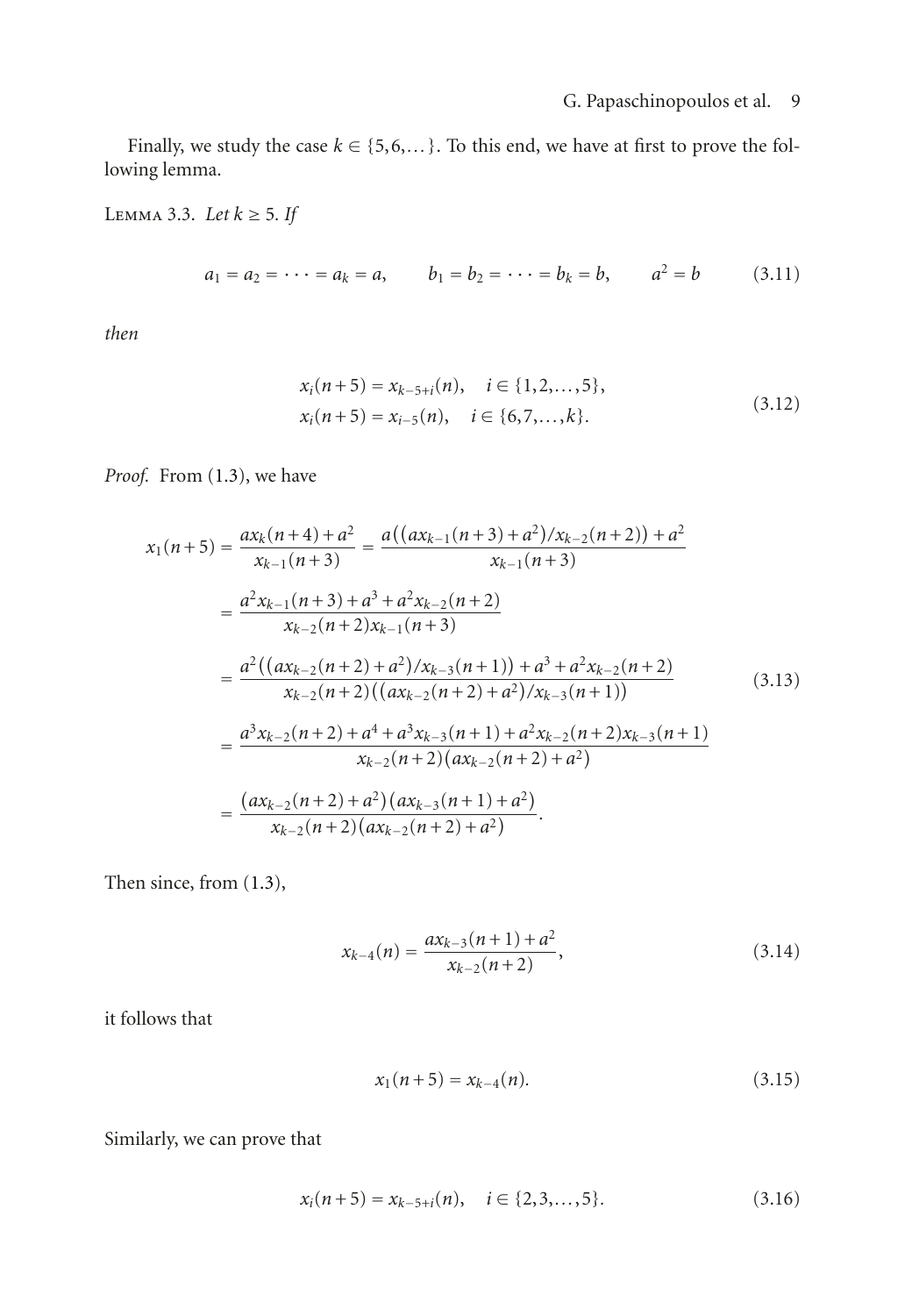#### Let *i* ∈ {6,7,...,*k*}. Then

$$
x_{i}(n+5) = \frac{ax_{i-1}(n+4) + a^{2}}{x_{i-2}(n+3)} = \frac{a((ax_{i-2}(n+3) + a^{2})/x_{i-3}(n+2)) + a^{2}}{x_{i-2}(n+3)}
$$
  
\n
$$
= \frac{a^{2}x_{i-2}(n+3) + a^{3} + a^{2}x_{i-3}(n+2)}{x_{i-2}(n+3)x_{i-3}(n+2)}
$$
  
\n
$$
= \frac{a^{2}((ax_{i-3}(n+2) + a^{2})/x_{i-4}(n+1)) + a^{3} + a^{2}x_{i-3}(n+2)}{x_{i-3}(n+2)((ax_{i-3}(n+2) + a^{2})/x_{i-4}(n+1))}
$$
  
\n
$$
= \frac{a^{3}x_{i-3}(n+2) + a^{4} + a^{3}x_{i-4}(n+1) + a^{2}x_{i-3}(n+2)x_{i-4}(n+1)}{x_{i-3}(n+2)(ax_{i-3}(n+2) + a^{2})}
$$
  
\n
$$
= \frac{(ax_{i-3}(n+2) + a^{2})(ax_{i-4}(n+1) + a^{2})}{x_{i-3}(n+2)(ax_{i-3}(n+2) + a^{2})}.
$$
 (3.17)

Then since, from [\(1.3\)](#page-1-0),

$$
x_{i-5}(n) = \frac{ax_{i-4}(n+1) + a^2}{x_{i-3}(n+2)},
$$
\n(3.18)

it follows that

$$
x_i(n+5) = x_{i-5}(n), \quad i \in \{6, 7, \dots, k\}.
$$
\n(3.19)

Now we can show the following proposition.  $\Box$ 

PROPOSITION 3.4. *Consider system* [\(1.3\)](#page-1-0)*, where*  $k \geq 5$ *. Assume that relations* [\(3.11\)](#page-8-0) *hold. Then the following statements are true.*

- (i) *Every positive solution of system [\(1.3\)](#page-1-0) is periodic of period*  $k$  *<i>if*  $k = 5r$ *, r* = 1,2,...
- (ii) *Every positive solution of system [\(1.3\)](#page-1-0) is periodic of period 5<i>k if*  $k \neq 5r$ ,  $r = 1, 2, \ldots$

*Proof.* Consider an arbitrary solution  $(x_1(n),...,x_k(n))$  of [\(1.3\)](#page-1-0).

(i) Suppose that  $k = 5r$ ,  $r = 1, 2, \ldots$ . Then from [\(3.12\)](#page-8-1), we have

<span id="page-9-0"></span>
$$
x_i(n+5) = x_{5r-5+i}(n), \quad i \in \{1, 2, ..., 5\},
$$
  
\n
$$
x_i(n+5) = x_{i-5}(n), \quad i \in \{6, 7, ..., 5r\}.
$$
\n(3.20)

We claim that for  $i = 1, 2, \ldots, 5$ ,

<span id="page-9-1"></span>
$$
x_i(n+5s) = x_{5r-5s+i}(n), \quad s = 1, 2, ..., r.
$$
 (3.21)

From [\(3.20\)](#page-9-0), it is obvious that [\(3.21\)](#page-9-1) is true for  $s = 1$ . Suppose that for  $i = 1, 2, \ldots, 5$ , relation [\(3.21\)](#page-9-1) is true for  $s = 1, 2, ..., r - 1$ . Then since  $6 ≤ 5r - 5s + i ≤ 5r$ , from [\(3.20\)](#page-9-0) and [\(3.21\)](#page-9-1), we get for *i* = 1,2,*...*,5,

$$
x_i(n+5+5s) = x_{5r-5s+i}(n+5) = x_{5r-5(s+1)+i}(n),
$$
\n(3.22)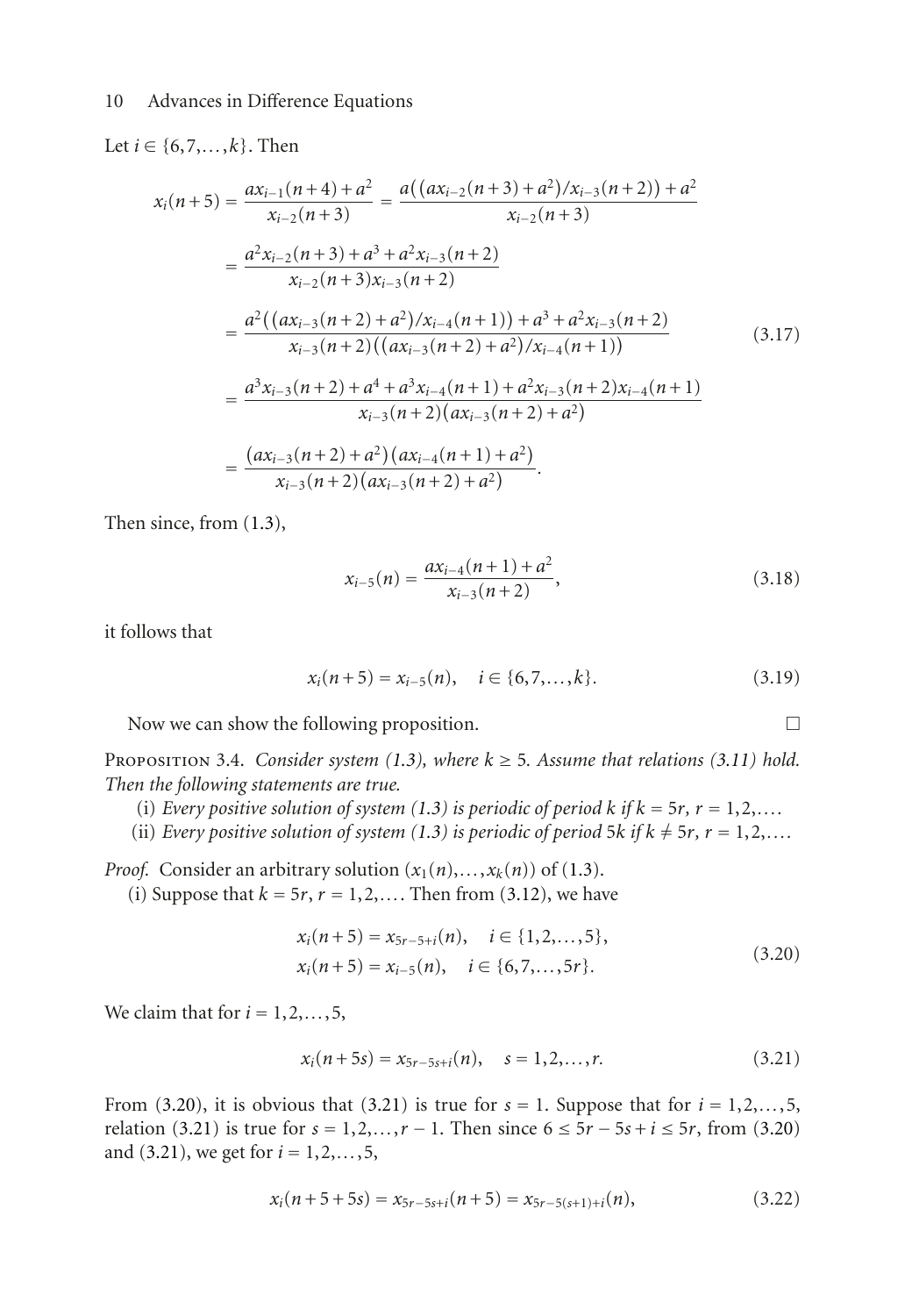and so  $(3.21)$  is true. Then from  $(3.21)$  for  $s = r$ , we have

<span id="page-10-0"></span>
$$
x_i(n+5r) = x_i(n), \quad i = 1, 2, \dots, 5.
$$
 (3.23)

Therefore the sequences  $x_i(n)$ ,  $i = 1, 2, \ldots, 5$  are periodic of period 5. Then from [\(3.20\)](#page-9-0), all the sequences  $x_i(n)$ ,  $i = 1, 2, \ldots, k$ , are periodic of period *k*.

(ii) Suppose that  $k \neq 5r$ ,  $r = 1, 2, \ldots$  Let  $k = 5r + 1$ ,  $r = 1, 2, \ldots$  Then from [\(3.12\)](#page-8-1), we have

$$
x_i(n+5) = x_{5r-4+i}(n), \quad i \in \{1, 2, \dots, 5\},
$$
  
\n
$$
x_i(n+5) = x_{i-5}(n), \quad i \in \{6, 7, \dots, 5r+1\}.
$$
\n(3.24)

Applying  $(3.24)$  and using the same argument to show  $(3.21)$ , we can prove that for  $i =$ 1,2,*...*,5

<span id="page-10-1"></span>
$$
x_i(n+5s) = x_{5r-5s+i+1}(n), \quad s = 1, 2, \dots, r.
$$
 (3.25)

So from [\(3.24\)](#page-10-0) and [\(3.25\)](#page-10-1) for  $i = 1$ ,  $s = r$ , we get

$$
x_1(n+25r+5) = x_2(n+20r+5) = x_3(n+15r+5) = x_4(n+10r+5),
$$
  
\n
$$
x_5(n+5r+5) = x_6(n+5) = x_1(n).
$$
\n(3.26)

Therefore  $x_1(n)$  is a periodic sequence of period  $5(5r + 1) = 5k$ . Hence by [\(3.24\)](#page-10-0), all the sequences  $x_i(n)$ ,  $i = 1, 2, \ldots, k$ , are periodic of period 5*k*.

Let  $k = 5r + 2$ . Then from [\(3.12\)](#page-8-1), we have

<span id="page-10-2"></span>
$$
x_i(n+5) = x_{5r-3+i}(n), \quad i \in \{1, 2, \dots, 5\},
$$
  
\n
$$
x_i(n+5) = x_{i-5}(n), \quad i \in \{6, 7, \dots, 5r+2\}.
$$
\n(3.27)

Then from [\(3.27\)](#page-10-2) and using the same argument to prove [\(3.21\)](#page-9-1), we can prove that for  $i = 1, 2, \ldots, 5,$ 

<span id="page-10-3"></span>
$$
x_i(n+5s) = x_{5r-5s+i+2}(n), \quad s = 1, 2, ..., r.
$$
 (3.28)

Then from [\(3.27\)](#page-10-2) and [\(3.28\)](#page-10-3) for  $i = 1$ ,  $s = r$ , we get

$$
x_1(n+25r+10) = x_3(n+20r+10) = x_5(n+15r+10)
$$
  
=  $x_7(n+10r+10) = x_2(n+10r+5) = x_4(n+5r+5)$  (3.29)  
=  $x_6(n+5) = x_1(n)$ ,

which implies that  $x_1(n)$  is a periodic sequence of period 5*k*. Then by relations [\(3.27\)](#page-10-2), we can prove that the sequences  $x_i(n)$ ,  $i = 2, 3, \ldots, k$ , are periodic of period 5*k*.

Let  $k = 5r + 3$ . Then from [\(3.12\)](#page-8-1), we have

<span id="page-10-4"></span>
$$
x_i(n+5) = x_{5r-2+i}(n), \quad i \in \{1, 2, ..., 5\},
$$
  
\n
$$
x_i(n+5) = x_{i-5}(n), \quad i \in \{6, 7, ..., 5r+3\}.
$$
\n(3.30)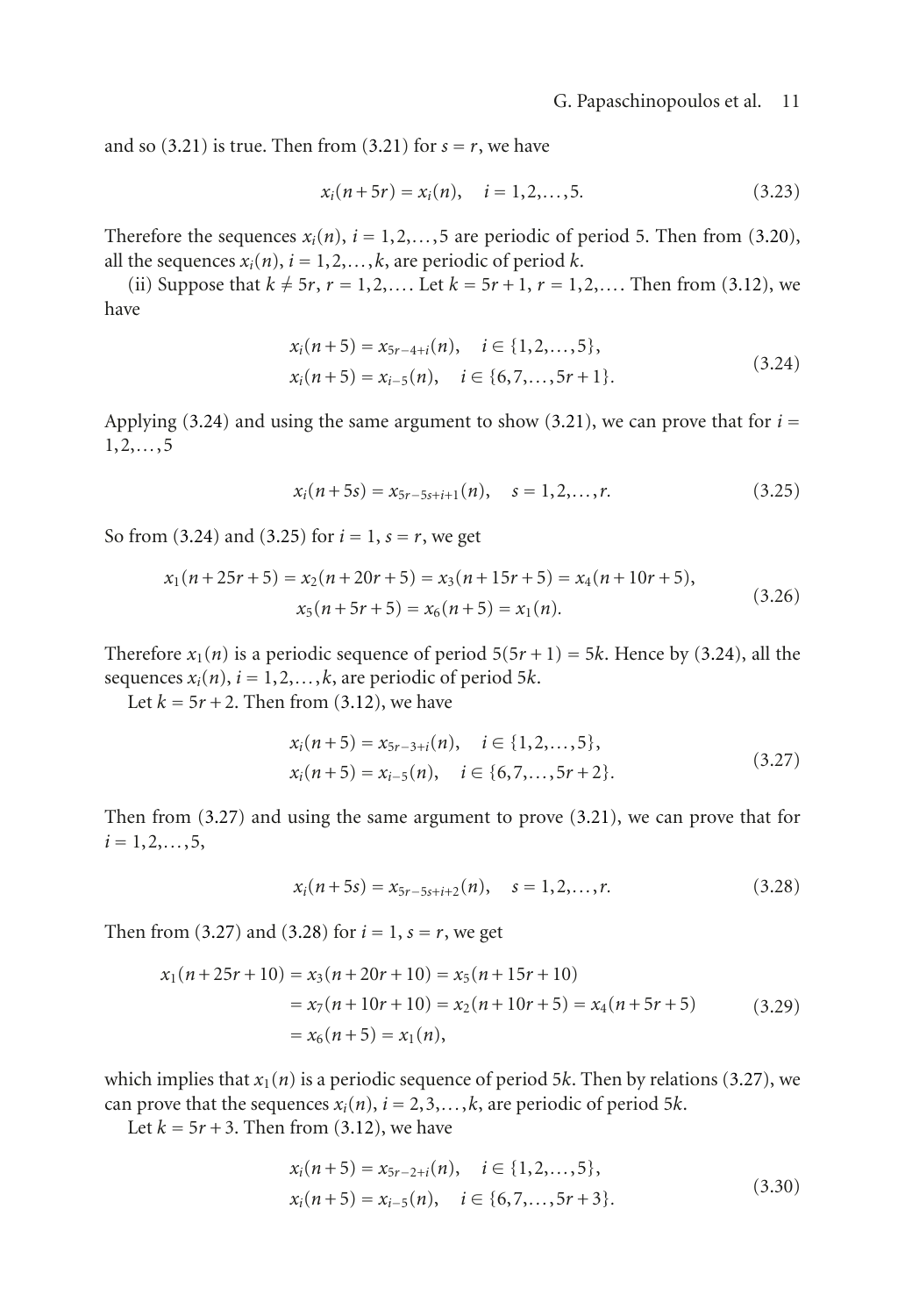Then from [\(3.30\)](#page-10-4) and using the same argument to show [\(3.21\)](#page-9-1), we can prove that for  $i = 1, 2, \ldots, 5,$ 

<span id="page-11-2"></span>
$$
x_i(n+5s) = x_{5r-5s+i+3}(n), \quad s = 1, 2, ..., r.
$$
 (3.31)

Then from [\(3.30\)](#page-10-4) and [\(3.31\)](#page-11-2) for  $i = 1$ ,  $s = r$ , we get

$$
x_1(n+25r+15) = x_4(n+20r+15) = x_7(n+15r+15)
$$
  
=  $x_2(n+15r+10) = x_5(n+10r+10)$  (3.32)  
=  $x_8(n+5r+10) = x_3(n+5r+5) = x_6(n+5) = x_1(n)$ ,

which implies that  $x_1(n)$  is a periodic sequence of period  $5(5r+3) = 5k$ . Then from re-lations [\(3.30\)](#page-10-4), we can prove that the sequences  $x_i(n)$ ,  $i = 1, 2, \ldots, k$ , are periodic of period 5*k*.

Let  $k = 5r + 4$ . Then from [\(3.12\)](#page-8-1), we have

<span id="page-11-3"></span>
$$
x_i(n+5) = x_{5r-1+i}(n), \quad i \in \{1, 2, ..., 5\},
$$
  
\n
$$
x_i(n+5) = x_{i-5}(n), \quad i \in \{6, 7, ..., 5r+4\}.
$$
\n(3.33)

Then from [\(3.33\)](#page-11-3) and using the same argument to show [\(3.21\)](#page-9-1), we can prove that for  $i = 1, 2, \ldots, 5,$ 

<span id="page-11-4"></span>
$$
x_i(n+5s) = x_{5r-5s+i+4}(n), \quad s = 1, 2, \dots, r.
$$
 (3.34)

Then from [\(3.33\)](#page-11-3) and [\(3.34\)](#page-11-4) for  $i = 1$ ,  $s = r$ , we get

$$
x_1(n+25r+20) = x_5(n+20r+20) = x_9(n+15r+20)
$$
  
=  $x_4(n+15r+15) = x_8(n+10r+15) = x_3(n+10r+10)$  (3.35)  
=  $x_7(n+5r+10) = x_2(n+5r+5) = x_6(n+5) = x_1(n)$ ,

which implies that  $x_1(n)$  is a periodic sequence of period  $5(5r+4) = 5k$ . Then from re-lations [\(3.33\)](#page-11-3), we can prove that the sequences  $x_i(n)$ ,  $i = 1, 2, \ldots, k$ , are periodic of period  $5k$ . This completes the proof of the proposition 5*k*. This completes the proof of the proposition. -

#### **Acknowledgment**

The authors would like to thank the referee for their helpful suggestions.

#### <span id="page-11-1"></span><span id="page-11-0"></span>**References**

- [1] D. Clark and M. R. S. Kulenović, "A coupled system of rational difference equations," *Computers & Mathematics with Applications*, vol. 43, no. 6-7, pp. 849–867, 2002.
- [2] D. Clark, M. R. S. Kulenović, and J. F. Selgrade, "Global asymptotic behavior of a twodimensional difference equation modelling competition," *Nonlinear Analysis: Theory, Methods, & Applications*, vol. 52, no. 7, pp. 1765–1776, 2003.
- [3] M. R. S. Kulenović and O. Merino, *Discrete Dynamical Systems and Difference Equations with Mathematica*, Chapman & Hall/CRC, Boca Raton, Fla, USA, 2002.